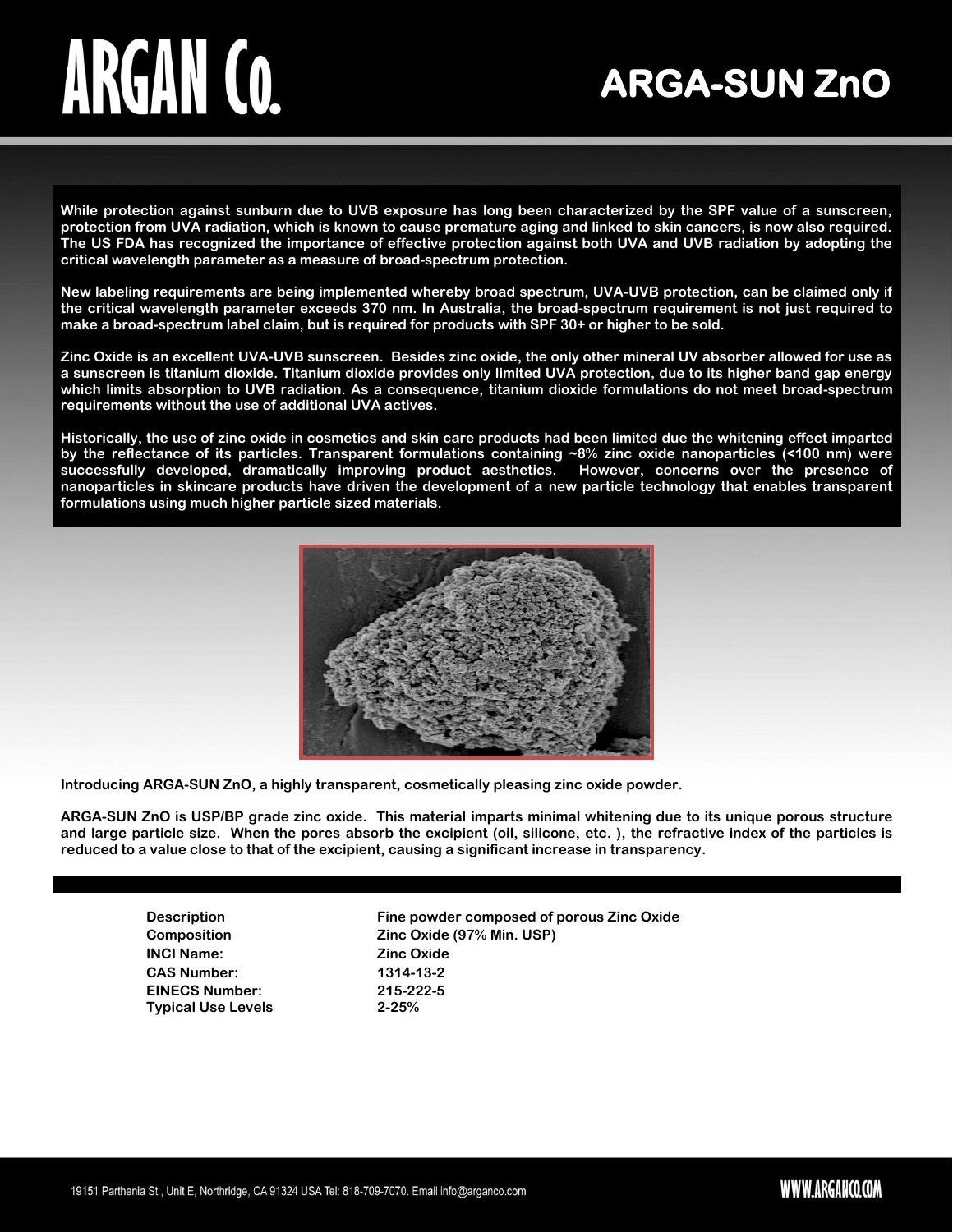**ARGA-SUN ZnO** 

### **EFFICACY**

**The figure below shows the results of independent in vitro testing of a dimethicone formulation containing 20% ARGA-SUN ZnO CLR-P measured following ISO procedures1.**



**The nearly constant absorbance curve from 290 to 370 nm is characteristic of the broad-spectrum absorbance of ARGA-SUN ZnO CLR-P**

| <b>SPF</b> in vitro | 31   |
|---------------------|------|
| $\lambda c$ (nm)    | 375  |
| <b>SPF/UVAPF</b>    | 1.7  |
| UVA/UVB             | 0.79 |
|                     |      |

**<sup>1</sup> ISO/DIS 24443, Determination of sunscreen UVA photoprotection in vitro, Draft International Standard, (2010).**

### **PHYSICAL PROPERTIES**

|                                           | <b>ARGA-SUN ZnO CLR-P</b>                               | ARGA-SUN ZnO 700 SiP6                                   | <b>ARGA-SUN ZnO CLR-P-TE</b>                             |
|-------------------------------------------|---------------------------------------------------------|---------------------------------------------------------|----------------------------------------------------------|
| <b>INCI Name</b>                          | <b>Zinc Oxide</b>                                       | Zinc Oxide (and) Silica                                 | Zinc Oxide (and)<br>Triethoxycaprylylsilane              |
| $%$ ZnO                                   | 99 min.                                                 | $96.5 - 102.5$                                          | >94                                                      |
| Appearance                                | <b>Free Flowing White to</b><br><b>Off-White Powder</b> | <b>Free Flowing White to</b><br><b>Off-White Powder</b> | <b>Free Flowing White to Off-</b><br><b>White Powder</b> |
| <b>Particle Size:</b><br>Loss on Ignition | <10 microns<br>$1.0\%$ Max.                             | <10 microns                                             | <10 microns                                              |
| Lead (Pb)                                 | 10 ppm Max.                                             | 10 ppm Max.                                             | 10 ppm Max.                                              |
| Asenic (As)                               | 5 ppm Max.                                              | 5 ppm Max.                                              | 5 ppm Max.                                               |
| Iron (Fe)                                 | 50 ppm Max.                                             |                                                         | $50.0$ max                                               |
| pH:                                       | $9.0 \pm 0.5$                                           |                                                         |                                                          |